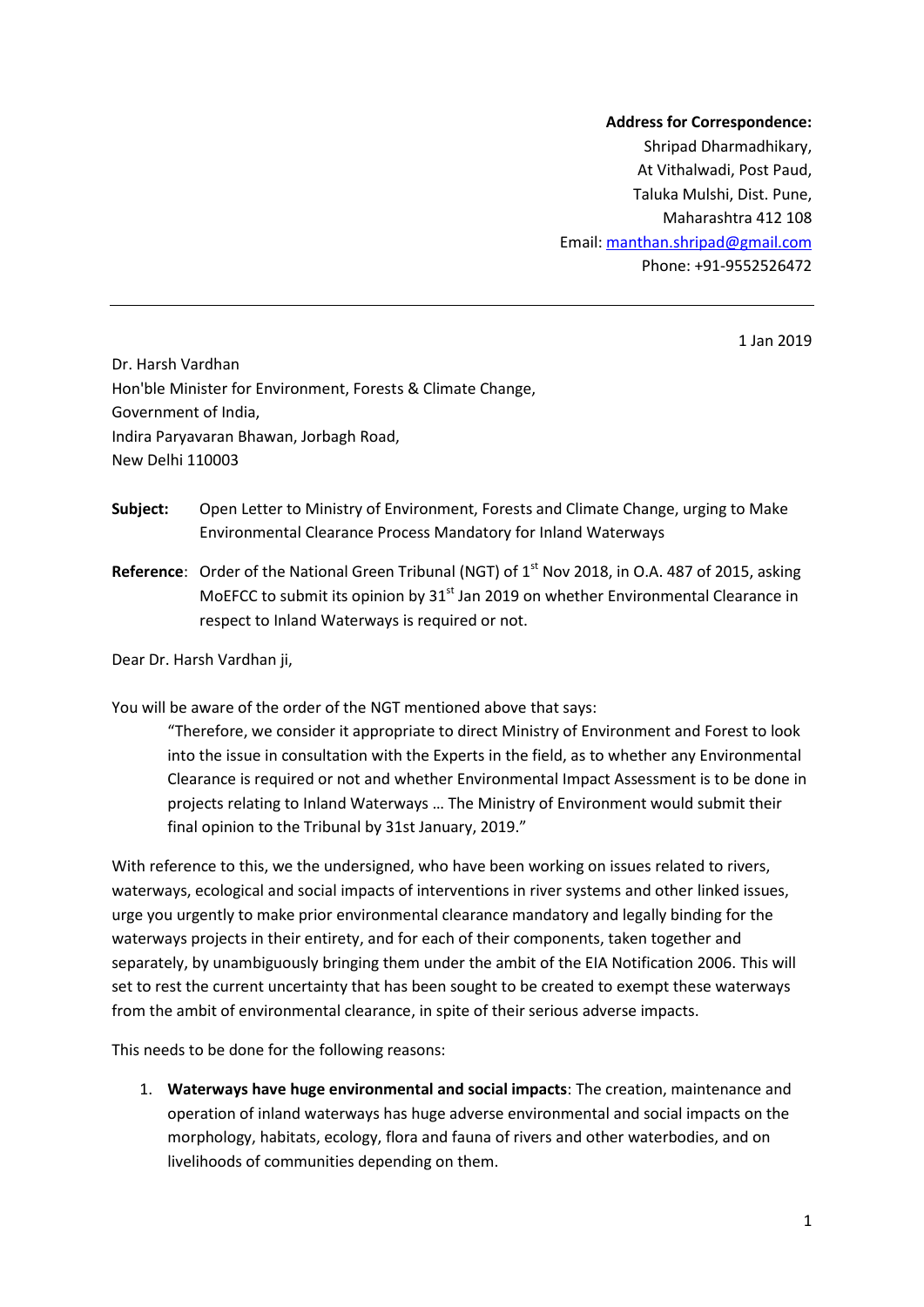Waterways involve interventions like dredging the river bed, a highly intrusive activity that can damage the river bed habitats, and river straightening and training works, river protection works, all leading to severe impacts on the river habitat and ecology. Dredging can release toxic pollutants that have previously settled on river beds, as well as create noise and turbidity. Operation of vessels leads to leakage of oil and lubricants, heightened noise and increase in turbidity, all with serious impacts on the flora and fauna. Dust pollution from bulk cargo to be carried on these waterways like coal, fly ash, and other ores also possesses risks for the riverine ecology. Construction of facilities on the river banks like terminals, jetties, depots etc. would also lead to severe impacts. Accidents of vessels carrying hazardous cargo pose additional risks.

All of these are also likely to impact livelihoods of riverine communities, including fisherpeople, boatspeople, riverbed cultivators, among others.

- 2. **Some components already need Environment Clearance**: The EIA Notification 2006 already includes, as Item 7 (e) of the Schedule, several important components of waterways like dredging and ports. It must be noted that the letter as well as spirit of the Notification clearly indicates inclusion of both maintenance and capital dredging. It is established law that if a component needs to get environmental clearance, then the entire project also needs to seek such clearance. One cannot artificially separate such components of projects. Established environmental practise also requires this. But there appears to be an attempt to circumvent this provision and exempt several waterways from environmental clearance.
- 3. **Arbitrary application, some waterways are subjected to EC process**: There seems to be great arbitrariness in the application of Item 7(e). In the past, MoEFCC has initiated the process of environmental clearance for some waterways by issuing TORs, for example the Goa Waterways (Waterways 27, 68 and 111, TOR issued on 26 Nov 2016), and stretches of Waterways 4 and Waterways 5. These TORs have been issued with reference to Item 7(e). Yet, others like the Ganga waterway, Brahmaputra waterway, Barak waterway are being allowed to proceed without requirement of EC. This arbitrariness needs to end.
- 4. **MoEFCC's own expert committee has recommended that waterways must require EC**: On 18<sup>th</sup> May 2017, the MoEFCC's own "Expert Committee For Streamlining Clearance Procedures Including Examination and Recommendation on Various Technical Issues like Review of Project/Activities for its Inclusion Under EIA Notification 2006…" met to discuss "Applicability of EIA Notification 2006, for Jetty Construction in Rivers and Dredging in Rivers and Inland Waterways Development Projects". Among other things, it explicitly recommended:

**"**In order to create more clarity regarding the applicability of such projects under the EIA Notification, 2006, the Expert Committee recommended for amending the EIA Notification, 2006 to include 'Inland Waterways, Jetties and Multi modal Terminals under the list of items requiring prior environmental Clearance. However, Public Hearing in respect of Inland Waterways may be restricted to areas where facilities such as jetties, terminals, storage are created."

The Committee also recommended that waterways should be listed as Category A projects. Unfortunately, such an unambiguous recommendation has yet to be acted upon by the MoEFCC.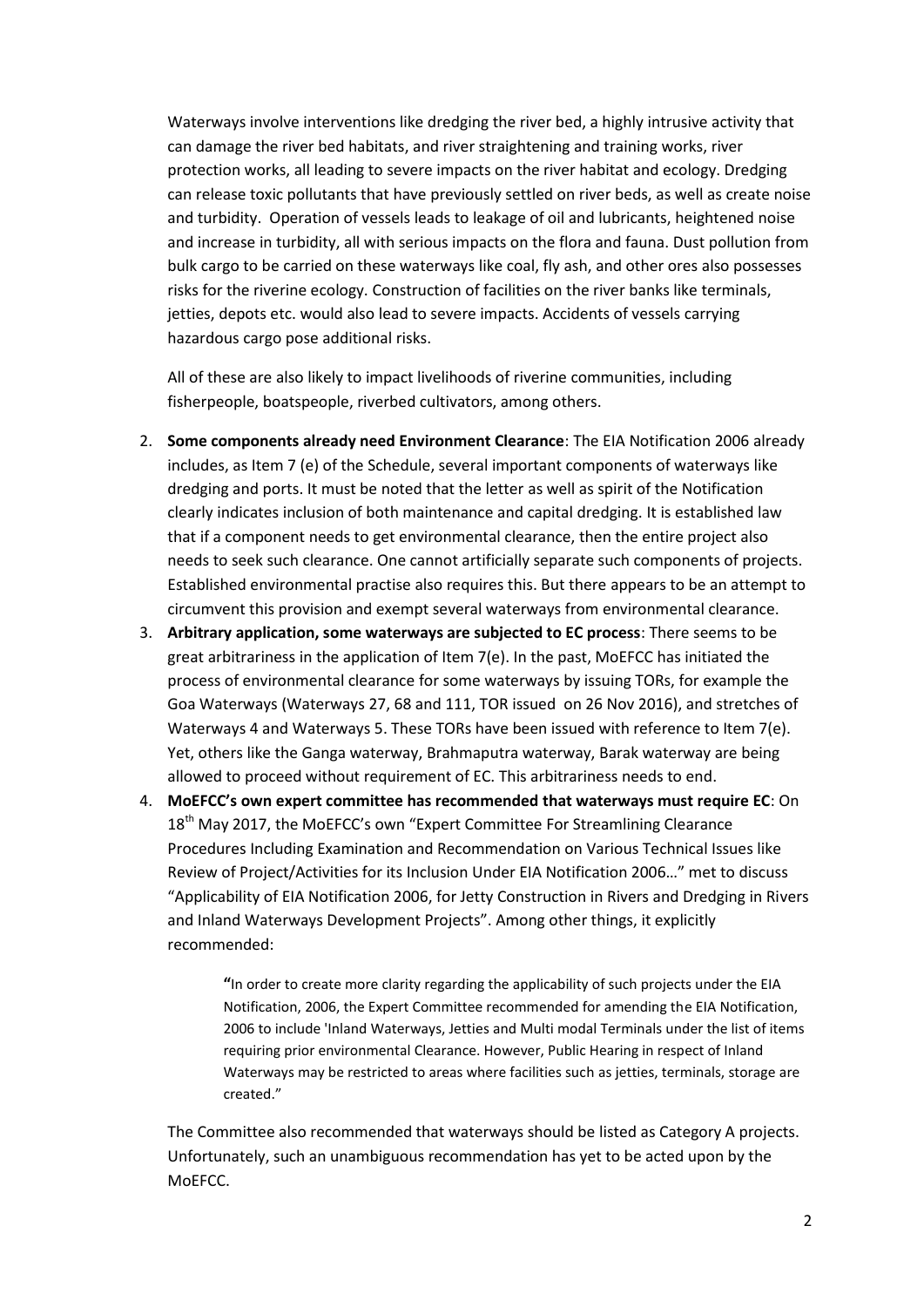- **5. Work proceeding apace:** Work is proceeding apace on a number of waterways in rivers like Ganga, Brahmaputra, Barak, in sensitive areas like Sundarbans, all without any environmental clearance process or statutorily binding environmental scrutiny. This is leading to huge impacts, many of which are likely to be irreversible in nature. It is to be noted that the National Waterways Act 2016 has already designated the creation of 111 inland waterways in all parts of the country, and more are under discussion.
- **6. Current EIAs are outside the legal and regulatory regime:** For some of the waterways, the implementing agency (IWAI) has commissioned EIAs. However, this is not sufficient to protect the environment. Such EIAs are being done outside the framework of the EIA Notification 2006, and hence are not subject to independent scrutiny of the Expert Appraisal Committee of the MoEFCC, or post-clearance independent monitoring and compliance review. They are at best scrutinised by the project promoter itself. Moreover, an environmental clearance under the EIA Notification 2006 would carry legally binding conditions with provision for judicial appeal and recourse to enforcement through judicial intervention. The environmental management plan prepared outside this framework is not legally binding and has no recourse to judicial challenge, and hence subject to discretion of project promoter.
- **7. Dredging, ports in Ganga wrongly exempted from EC:** The work on the Ganga waterway (National Waterway 1) including the dredging work, as well as the multi-modal terminal on the Ganga at Varanasi among others has been exempted by MoEFCC from requirement of environmental clearance. This exemption has no legal basis, no rationale, no logic and seems to have been done under pressure bypassing extant laws and regulations. This and such kind of exemptions are possible only because of the lack of explicit articulation in EIA Notification 2006 including in the Item 7(e). This needs to be addressed through an unambiguous articulation of the need for environmental clearance for all these components and the waterways in their entirety.

Given all this, we urge that the MoEFCC, as a part of its response to the NGT Order:

- A. **Clarify that dredging in all waterways has to seek prior environmental clearance as it is covered by item 7(e).**
- B. **Clarify that all river ports, terminals, jetties for inland waterways would have to seek environmental clearance as they are included in Item 7(e)**
- C. **Clarify that A and B above will apply to all waterways including the Ganga**
- D. **Amend the EIA Notification 2006 immediately to include in the Schedule, waterways in their entirety and all components including but not limited to dredging, river training works, river protection works, river ports, river terminals, jetties, operation of barges and vessels in the waterways etc.**

We would be happy to provide any further information, clarifications or inputs related to this.

## Signed (In Alphabetical order):

- 1. **Amita Baviskar**, Institute of Economic Growth, Delhi
- **2. Ashish Kothari**
- **3. Bharat Jhunjhunwala**
- 4. **Citizen consumer and civic Action Group (CAG)**, Chennai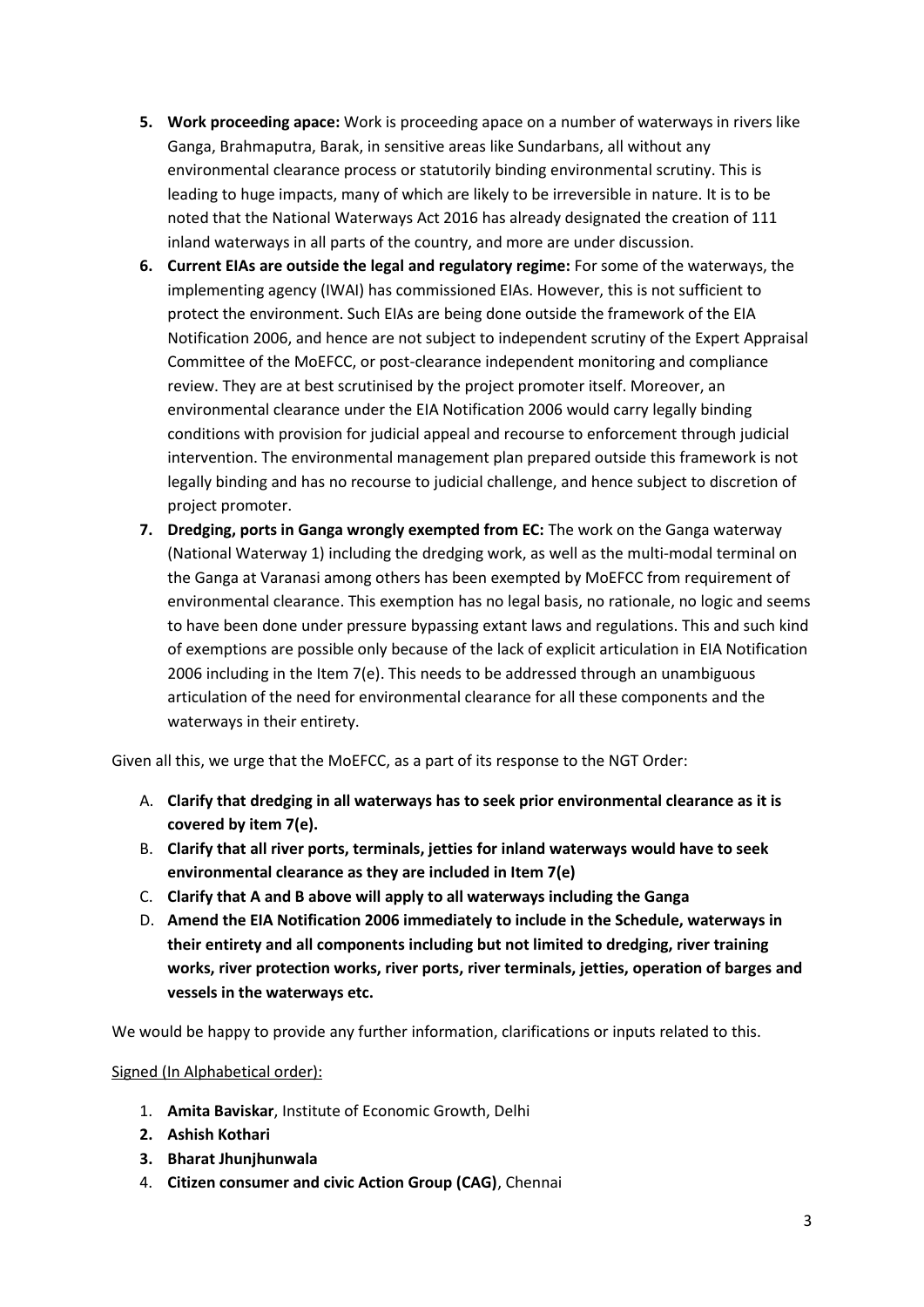- 5. **Dhruba Das Gupta**, Project Director, Society for Creative Opportunities and Participatory Ecosystems (SCOPE), Kolkata
- 6. **Dr. Himanshu Kulkarni,** ACWADAM, Pune
- 7. **Dunu Roy**, Hazards Centre
- 8. **Ekta / Ravi Shekhar**, The Climate Agenda, Varanasi.
- **9. Forum for Policy Dialogue on Water Conflicts in India**
- 10. **Gopal Krishna**, ToxicsWatch Alliance (TWA)-Ban Asbestos Network of India (BANI), New Delhi
- 11. **Himanshu Thakkar**, SANDRP, Delhi
- 12. **Jagdish Krishnaswamy,** ATREE, Bengaluru
- 13. **Joe Athialy**, New Delhi
- 14. **Joint Action Committee-BHU (Contact: Dhananjay Tripathi)**, BHU-Varanasi
- **15. K Ramnarayan**, Uttarakhand
- 16. **K. J. Joy**, Society for Promoting Participative Ecosystem Management (SOPPECOM) and Forum for Policy Dialogue on Water Conflicts in India, Pune
- **17. Kanchi Kohli**, Independent researcher
- 18. **Madhuresh Kumar**, National Alliance of People's Movements
- **19. Maj Gen S.G.Vombatkere**
- 20. **Manoj Misra**, Convener, Yamuna Jiye Abhiyaan.
- 21. **Manu Moudgil**, Chandigarh
- 22. **Minhaj Ameen**, earth&us, Auroville, Tamil Nadu
- 23. **Ms Anu Aga**, Former Chairperson of Thermax Limited, Pune
- 24. **Mukesh Kumar Upadhyay**, PhD Scholar,IMS, BHU, Varanasi
- 25. **Nachiket Kelkar,** ATREE**,** Bengaluru
- **26. Nityanand Jayaraman**
- 27. **Prabir Banerjee**, PondyCAN, Pondicherry
- 28. **Prafulla Samantara**, President,Lokshakti Abhiyan, Bhubaneswar
- 29. **Rajesh Kumar**, Delhi Support Group, Delhi
- 30. **Ranjan Panda**, Mahanadi River Waterkeeper
- 31. **Ravindra Kumar Sinha**, University Professor of Zoology, Patna University, Patna
- 32. **Rohit Prajapati**, Activist, Paryavaran Suraksha Samiti, Gujarat
- 33. **Rosamma Thomas**, Pune
- 34. **Sajha Sanskriti Manch**, Fr. Anand Mathew, Convener, Sajha Sanskriti Manch, Varanasi
- 35. **Samir Mehta**, International Rivers South Asia, Mumbai
- 36. **Sandeep Kumar Pattnaik**, National Center For Advocacy Studies, Bhubaneswar
- **37. Sarang Yadwadkar**
- 38. **Sarika Sharma**, The Tribune, Chandigarh
- 39. **Shripad Dharmadhikary & Avli Verma,** Manthan Adhyayan Kendra, Pune
- 40. **Shweta Narayan**, Healthy Energy Initiative- India, Chennai
- 41. **Siddharth Agarwal**, Veditum India Foundation, Kolkata
- 42. **Subrat Kumar Sahu**, Filmmaker, New Delhi
- 43. **Sudarshan Chhotoray, Ananta Bhai, Ganeshi Kachwaha, Raghubir Pradhan**, Convenors, Mahanadi Banchao Jivika Banchao Aviyan, Odisha - Chhattisgarh
- 44. **Sudhir Pattnaik**, Odisha
- 45. **Sujit Patwardhan**, Parisar, Pune
- 46. **Suma Josson**, Film maker, Pune
- 47. **Surabhi Singh**, Student MSc. Environmental Engineering, TU Delft